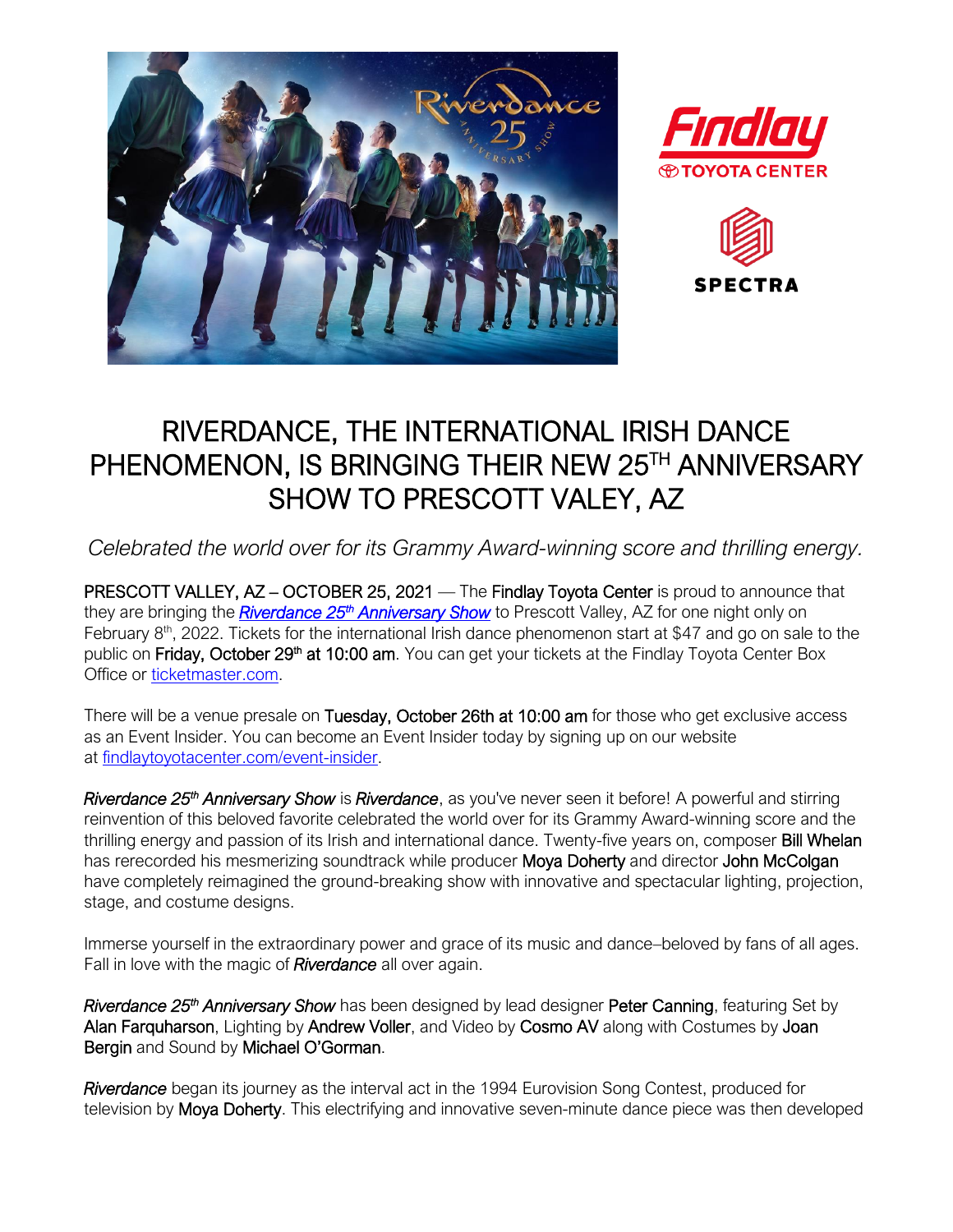into a full-length stage show by Producer Moya Doherty, Composer Bill Whelan, and Director John McColgan. With its fusion of Irish and International music and dance, the show broke all box office records during its world première run in Dublin in early 1995. When the show transferred to London the reaction was unprecedented. There followed a hugely successful tour starting in New York in March 1996, where 8 sold-out shows at Radio City Music Hall heralded the start of two decades of touring by *Riverdance*  companies throughout North America. Since its inception, *Riverdance* has packed theatres throughout North America, Oceania, Asia, Europe, South Africa, and South America.

## FACTS ABOUT 25 YEARS OF *RIVERDANCE*

- Played 12,160 performances
- Seen live by over 27.5 million people in 546 venues worldwide
- Played throughout 47 countries across 6 continents
- Played to a global television audience of more than 300 billion people
- Sold over 3 million copies of the Grammy Award-winning CD
- Sold 10 million Riverdance videos & DVDs
- Riverdance holds the Guinness World Record for the 'Longest Riverdance Line,' which featured 1693 participants
- Since the Riverdance Summer School began in 2015 over 1600 Irish Dancers from 23 countries worldwide have attended the school and learned the iconic Riverdance steps

## CRITICAL PRAISE FOR *RIVERDANCE:*

"A family evening unlike anything else!" - THE TIMES OF LONDON "*Riverdance* is as much a phenomenon as a show." - NEW YORK POST "Entertainment doesn't come much better than this." - THE IRISH EXAMINER "One of the most entertaining shows you will ever see." - THE EVENING HERALD "The show is quite simply incredible. A phenomenon of historic proportions." - THE WASHINGTON TIMES "The sort of spectacle and experience that comes along once in a lifetime." - THE HOLLYWOOD REPORTER

For more information, please visit: Website: [www.riverdance.com](http://www.riverdance.com/)  Facebook: [www.Facebook.com/Riverdance](http://www.facebook.com/Riverdance)  Twitter: @Riverdance Instagram: @Riverdance

About Findlay Toyota Center - The Findlay Toyota Center is a 6,000-seat venue, located in Prescott Valley, AZ approximately 85 miles north of Phoenix, which serves the Prescott, Sedona, and Flagstaff metro areas. The venue hosts concerts, sporting events, motorsports, and community events. Major events have included Willie Nelson, Dierks Bentley, Mannheim Steamroller, James Taylor, Toby Keith, Chicago, and Stevie Nicks. Learn more at [www.findlaytoyotacenter.com.](http://www.findlaytoyotacenter.com/) Follow us on [Facebook,](https://www.facebook.com/FindlayToyotaCenter/) [Instagram,](https://www.instagram.com/findlaytoyotacenter/) and [Twitter.](https://twitter.com/FindlayCenter)

About Spectra - Spectra provides private management services for the Town of Prescott Valley's Findlay Toyota Center. Spectra is an industry leader in hosting and entertainment, partnering with clients to create memorable experiences for millions of visitors every year. Spectra's unmatched blend of integrated services delivers incremental value for clients through several primary areas of expertise: Venue Management, Food Services & Hospitality, and Partnerships. Spectra has developed and secured over 35